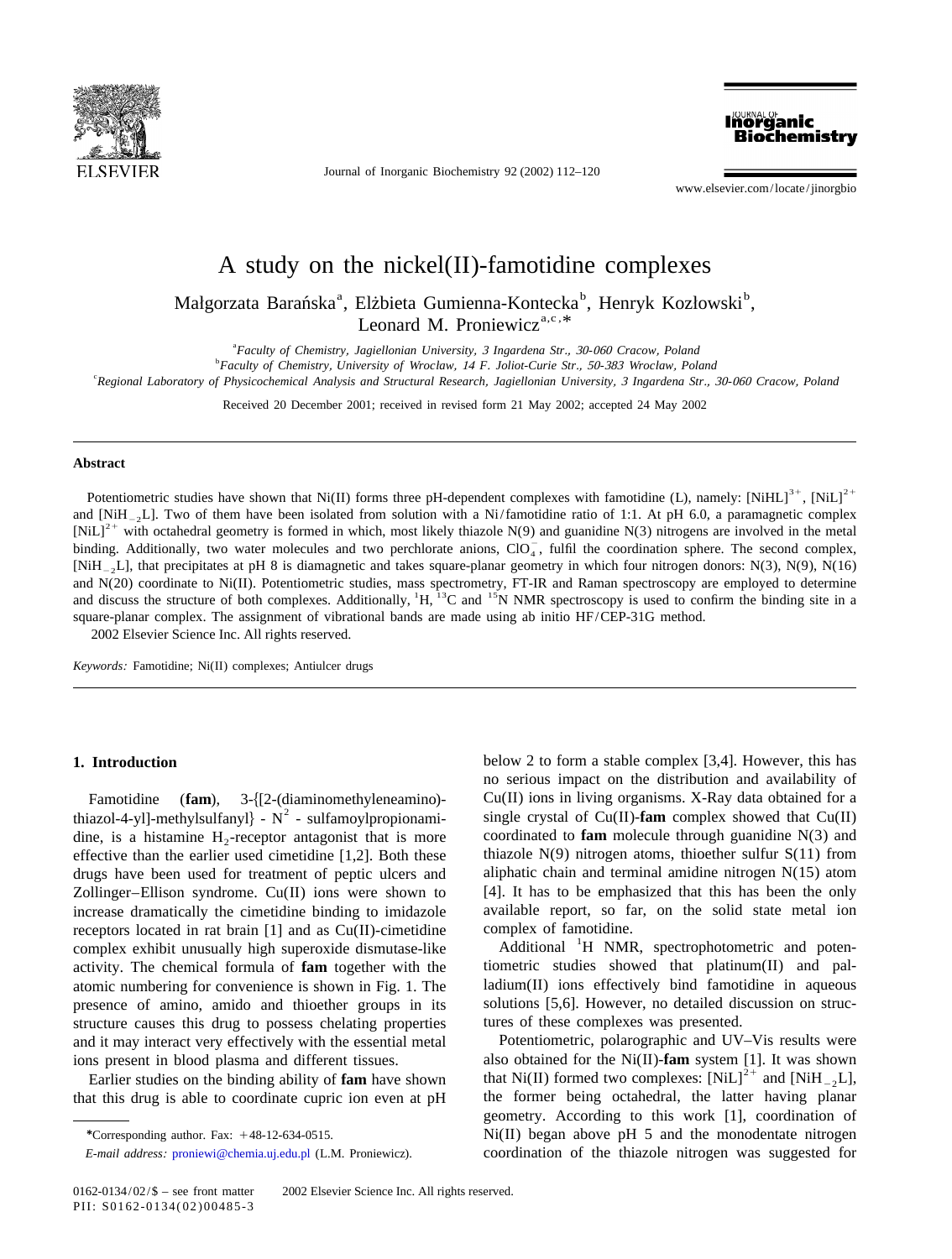

Fig. 1. Atom numbering of a molecule of famotidine.

square-planar. Simultaneously, two protons were released to form  $[NiH_{2}L]$ . The involvement of other **fam** nitrogens in complex formation seemed to be obvious but no 2 .2. *Spectroscopic measurements* detailed analysis of the binding sites for either of the two Ni(II) complexes was presented [1]. Raman measurements were done at room temperature by

famotidine, its model compounds and their structures with Spectra-Physics model 2025. Laser power at the sample metal ions [7,8], we present the spectroscopic characteriza- was maintained at 20 mW. Raman spectra were obtained tion of two solid state nickel(II)-**fam** complexes. Poten- with a Spex model 1403 Czerny-Turner double monotiometry, Raman and FT-IR were used to characterize chromator equipped with a DM1B spectroscopy lab coorcomplexes with octahedral (crystallized from solution at dinator and a Hamamatsu R928 photomultiplier. Spectral<br>pH 6) and square-planar geometry (precipitated at pH 8). <br>Additionally,  ${}^{1}H$ ,  ${}^{13}C$  and  ${}^{15}N$  NMR sp computational analysis at the Hartree–Fock level with the A standard procedure was used to prepare samples for tion. All NMR measurements were done on a Bruker model

Pharmaceutical Co. (Starogard Gdański, Poland) and used frequency of 125.77 MHz. Pick from solvent (39.5 ppm)

adding dropwise  $Ni(II)(ClO<sub>4</sub>)<sub>2</sub>$  or  $Ni(II)(NO<sub>3</sub>)<sub>2</sub>$  aqueous used as an external standard. All measurements were done solution to vigorously stirred hot (80 °C) aqueous solution at 300 K. solution to vigorously stirred hot  $(80 °C)$  aqueous solution of **fam** till the ratio of metal to ligand reached 1:1. The pH of solution was controlled and adjusted with 0.01 M 2 .3. *Potentiometric studies* NaOH, if necessary. Blue Ni(II) complex precipitated at pH 6, whereas at pH 8 Ni(II)-**fam** precipitates as yel- Titrations involved an ionic background of 0.1 M lowish-orange powder. After cooling to room temperature, KNO<sub>3</sub>, ligand concentration of 2 mM and metal-to-ligands complexes thus obtained were filtered out, washed twice ratios of 1:3 and 1:4. Initial solutions of 2 ml were titrated with distilled water and stored in a desiccator over  $P_2O_5$ . with sodium hydroxide delivered by a 0.25-ml micrometer As expected from the above synthesis procedure, the  $Ni(II)$  syringe previously calibrated by weight titrations and to **fam** ratio was confirmed to be 1:1 by elemental analysis titrations of standard materials. The pH-metric titrations

[NiL]<sup>2+</sup> species. Increase of pH above 7.5 triggered the and mass spectrometry (Calc. NiH<sub>-2</sub>L yellowish-orange changes from the octahedral geometry of [NiL]<sup>2+</sup> into  $C_8H_{13}N_7S_3O_2Ni$ : C, 24.4; H, 3.3; N, 24.9. Found

In this work, a continuation of our earlier interest in exposing pure complexes to the 514.5 nm laser line from a

CEP-31G basis set was carried out in order to calculate the IR measurements, i.e. metallocomplexes were dispersed in geometrical structure and vibrational spectra. Since the spectroscopic grade KBr (3 mg/200 mg) to form discs. octahedral Ni(II) complex formed has some common Spectra were measured on a Bruker spectrometer model features with previously described octahedral Cu(II) com- IFS 48 with a resolution of 4 cm<sup>-1</sup>. In total, 128 scans plex thus, we primarily focus our attention on a square-<br>planar complex that is somehow unique in such coordina-<br>frequency readings for all IR spectra was  $\pm 1$  cm<sup>-1</sup>.

AMX 500 MHz spectrometer. **Fam** and its nickel complex **2. Experimental** were dissolved in DMSO- $d_6$  (concentration of the samples about  $10^{-3}$  M), transferred to a capillary and measured. <sup>1</sup>H NMR spectra were measured with Me<sub>4</sub>Si as an internal Famotidine of the highest grade was a gift from Polfa standard, <sup>13</sup>C NMR spectra were recorded with a resonance without further purification. was used as the calibration of the scale of chemical shifts.<br>About 4000 scans were obtained for sample spectra. <sup>15</sup>N 2 .1. *Compound preparation* NMR spectra of **fam** and its square-planar complex with proton decoupling were recorded in a 10-mm sample tube. Nickel(II) complexes of **fam** were synthesized by Nitromethane resonance frequency at 380.23 ppm was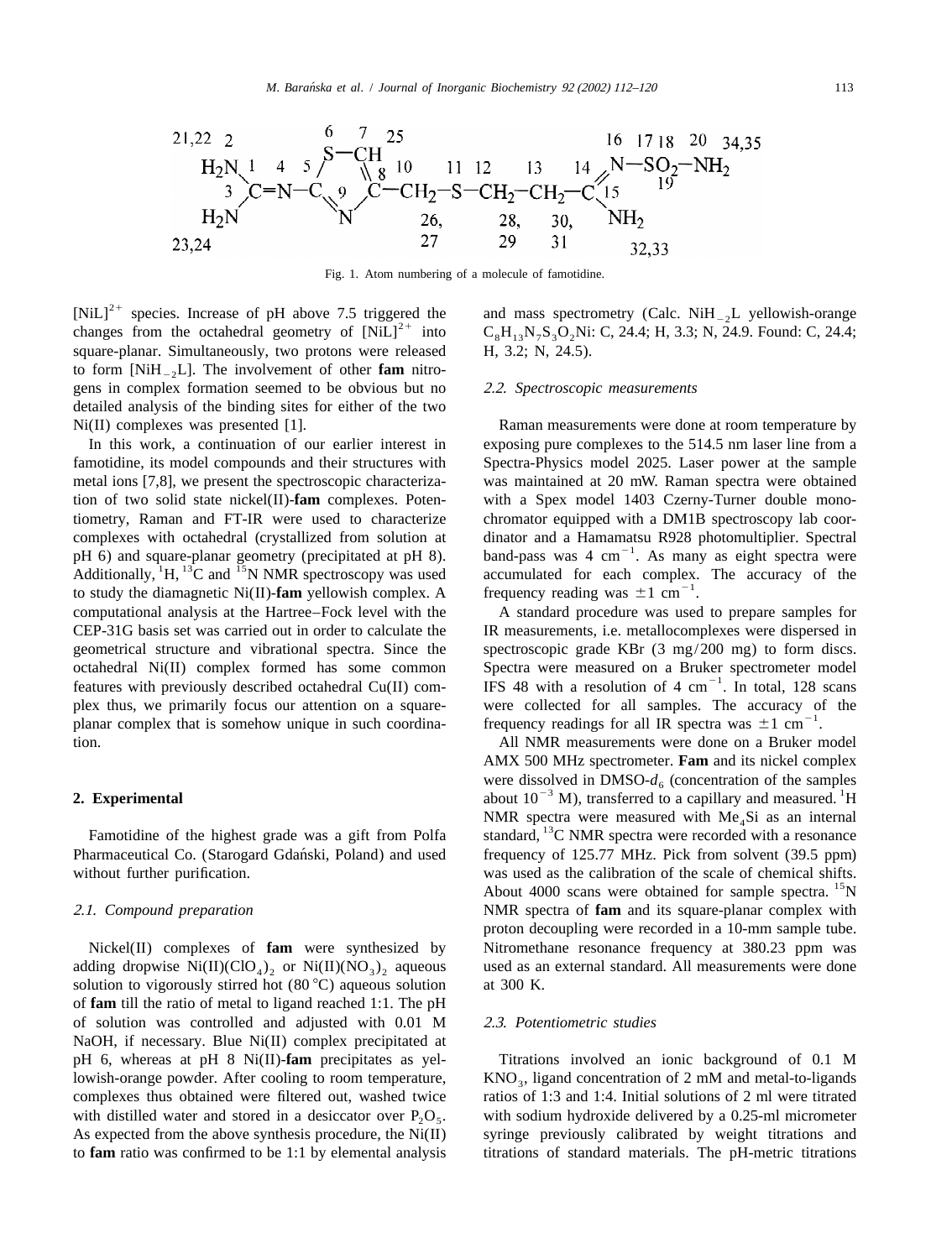were carried out at 25  $^{\circ}$ C, over the 2–8.0 pH range due to complex precipitation in more basic solutions, using a MOLSPIN automatic titration system with a Russell CMAW 711 micro-combined electrode calibrated daily in hydrogen-ion concentration using  $HNO<sub>3</sub>$  [9]. The SUPER-<br>QUAD computer program was used for calculations of stability constants  $(\beta_{\textit{par}} = [M_{\textit{p}}H_{\textit{r}}L_{\textit{q}}]/[M]$ <sup>p</sup> $[H]$ <sup>r</sup> $[L]$ <sup>q</sup> $)$  [10]. Standard deviations quoted refer to random errors only. They are, however, a good indication of the importance of a particular species in the equilibrium.

### 2 .4. *Quantum*-*chemical calculations*

Calculations were carried out at the ab initio Hartree– Fock level with basis set CEP-31G implemented in Fig. 2. Species distribution for nickel(II)-fam system at 1:3 metal to GAUSSIAN '98 program. Computations of square-planar ligand ratio,  $c_1 = 2$  mM. nickel complex were done at the Academic Computer Center 'Cyfronet' in Cracow. First the geometry of the complex was optimized. Then the frequencies of all tion. It should be mentioned here that monodentate coordivibrational modes were analytically calculated assuming nation in the equimolar Ni(II)-imidazole complex results in  $C_1$  group symmetry [11]. No imaginary vibrational fre-<br>quencies were obtained for optimized geometry of complex. Normal mode analysis was done visually with The tetragonal  $\text{[CuL]}^{2+}$  complex, according to previous the ANIMOL and MOLDEN programs. Calculated vi- studies, contained the binding sites centered at three brational frequencies were multiplied by an empirical nitrogens and a thioether sulfur atom [3]. Cu(II) coordifactor of 0.89 to account for the usual overestimation of nated to the drug molecule via guanidine nitrogen N(3) vibrational frequencies due to vibrational anharmonicity and then thiazole nitrogen  $N(9)$ , the thioether  $S(11)$  and and neglecting electron correlation [12,13]. Thus calcu-<br>lated vibrational modes were assigned to match against case of  $[NiL]^{2+}$  species, such coordination is less likely, experimental data and, additionally, checked to be in although thiazole and guanidine nitrogens are most likely agreement with characteristic group frequencies [14–16]. involved in the metal ion binding. The involvement of

Potentiometric studies have shown that **fam** forms three likely coordinate to Ni(II).<br>
complexes with Ni(II) within the pH range of 2.0–8.0, When pH increases above 7.5, the  $[NiL]^{2+}$  species<br>
namely:  $[NiHL]^{3+}$ ,  $[NiL]^{$  $5.0-7.5$  while the latter species is a square-planar complex that dominates above pH 8.0 (Fig. 2). The data obtained with simultaneous release of two or three protons [18,19].<br>here differs distinctly from those reported earlier [1], i.e. As in the case of  $[NiL]^{2+}$  complex, thiazo we propose formation of two instead of one species in the pH range of  $5.0-7.5$ . The main reason derives from the Table 1 fact that in the earlier studies, only one protonation Protonation constants and Ni(II) complex formation constants of constant was assumed.<br>
famotidine (I.) at  $I = 0.1$  M KNO, and 25 °C

Solution studies and X-ray structure of the Cu(II) fam complex,  $[CuL][ClO<sub>4</sub>]<sub>2</sub>$ , have shown that the guanidine moiety may act as an anchor and the thiazole nitrogen N(9) with protonation constant around 6.7 may close the chelate ring to form the  $[ML]$ <sup>2+</sup> species. This could be a case for a blue  $Ni(II)$  fam complex. The low stability of the  $[NiHL]^3$ <sup>+</sup> complex could be derived from the minor, if  $\overline{S}$  stability constants for the first complex after subscription of the any, impact of guanidine nitrogens on the complex forma- protonation constant of the unbound nitrogen donor(s).



 $S(11)$  in this complex is less favored and, in fact, no characteristic  $S \rightarrow Ni(II)$  charge transfer band could be **3. Results and discussion** observed in electronic absorption UV-Vis spectrum [1].<br>
The stability of the octahedral  $[NiL]^{2+}$  is almost five orders of magnitude (4.77) lower than that of  $|CuL|^{2+}$ complex (Table 1). Additionally, water molecules most

[NiH<sub>-2</sub>L] complex is formed. A similar pattern is observed for peptide ligands when planar complex is formed.

famotidine (L) at  $I=0.1$  M KNO<sub>3</sub> and 25 °C

| Complex                | $\text{Log }\beta$ | pК                               |
|------------------------|--------------------|----------------------------------|
| $[HL]$ <sup>+</sup>    | 11.15(1)           | $11.15$ (amide/amidine nitrogen) |
| $[H_2L]^{2+}$          | 17.87(1)           | $6.72$ (thiazole nitrogen)       |
| $[NiHL]$ <sup>3+</sup> | 13.69(2)           | $2.54^{\circ}$                   |
| $[NiL]^{2+}$           | 6.06(2)            | 7.63                             |
| $[NiH_{-2}L]$          | $-10.06(2)$        | 16.12                            |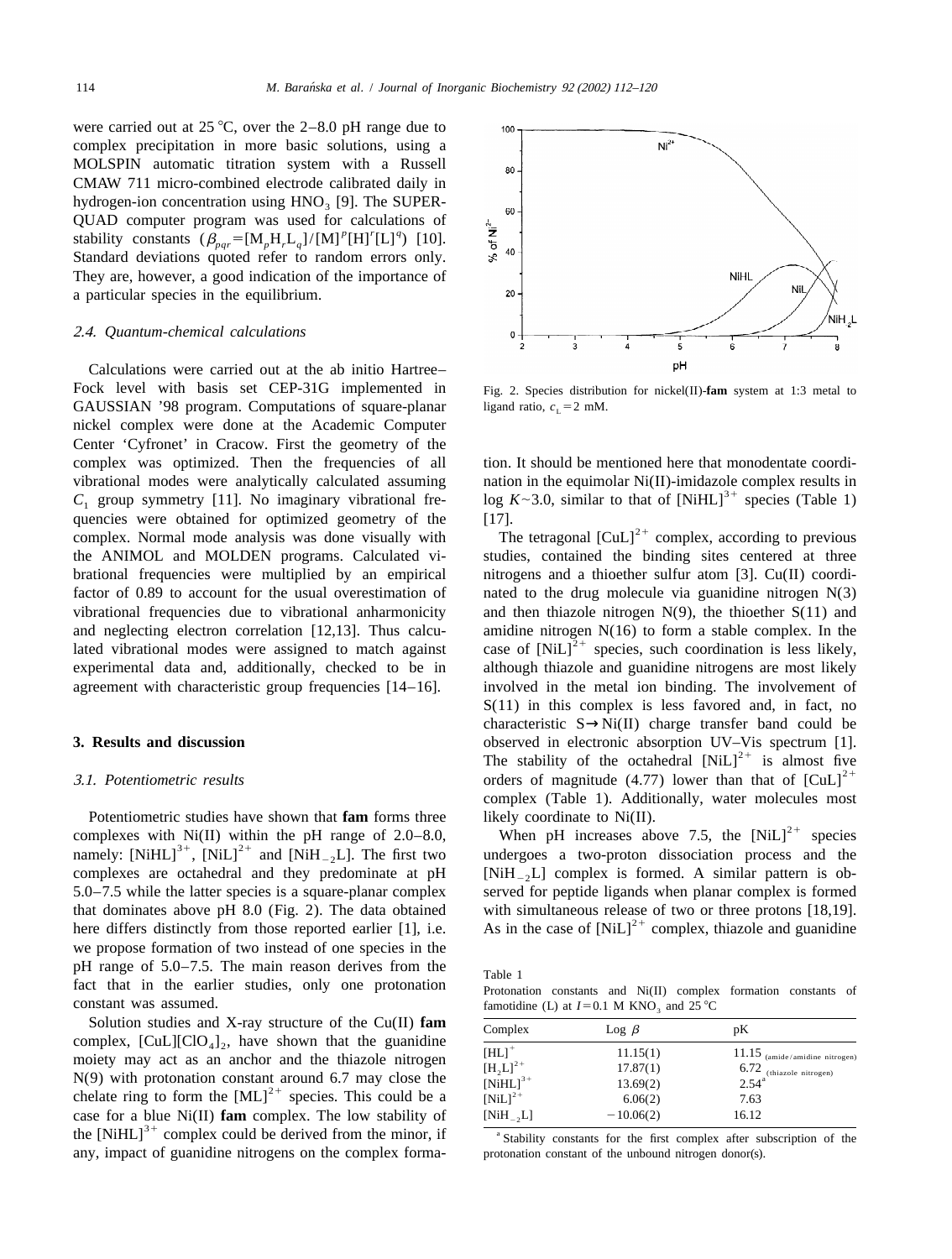

3 .3. *Vibrational spectroscopy* Fig. 3. The proposed structure of nickel(II)-**fam** square-planar complex in the solid state with atom numbering used in calculation.

planar complex. Additionally, two other nitrogens from the confirming that investigated complexes have different terminal part of the ligand are involved in coordination, i.e. molecular structures. either N(15) or N(16) and N(20). As discussed earlier in the paper, we suggest octahedral

| Numbering of bond<br>angles or distances | Calculated value of bond<br>angles or distances |  |  |  |
|------------------------------------------|-------------------------------------------------|--|--|--|
| $Ni-N(3)$                                | $1.91 \text{ Å}$                                |  |  |  |
| $Ni-N(9)$                                | $1.98$ $\AA$                                    |  |  |  |
| $Ni-N(16)$                               | $2.20 \text{ Å}$                                |  |  |  |
| $Ni-N(20)$                               | $1.94 \text{ Å}$                                |  |  |  |
| $N(3) - Ni-N(9)$                         | $91.71^{\circ}$                                 |  |  |  |
| $N(3) - Ni-N(20)$                        | $95.97^{\circ}$                                 |  |  |  |
| $N(9) - Ni-N(16)$                        | $110.93^{\circ}$                                |  |  |  |
| $N(16) - Ni-N(20)$                       | $72.67^{\circ}$                                 |  |  |  |
| $N(3) - Ni - N(16) - N(20)$              | $213.03^{\circ}$                                |  |  |  |
| $N(9) - Ni - N(20) - N(16)$              | $202.90^{\circ}$                                |  |  |  |

Nitrogen–Ni(II) bond distances and N–Ni(II)–N bond angles for just calculated structure are listed in Table 2. Three Ni–N bonds, where N represents  $N(3)$ ,  $N(9)$  and  $N(20)$ , have a similar length within the  $1.91-1.98$  Å range. In contrast, the fourth  $Ni(II) - N$  bond, i.e.  $Ni - N(16)$  is much longer and reaches 2.20 Å causing a slight distortion from the planar structure. However, this elongation of the bond results in stabilization of the four-membered ring formed by  $N(16)$ ,  $S(17)$ ,  $N(20)$  atoms and  $Ni(II)$  ion, an arrangement that is very rarely encountered. To ease the internal stress of the ring,  $N(20)$  moves out of plane formed by the three other atoms. The loss of ring planarity is additionally supported by the values of respective angles, for example, the angle between  $N(16) - Ni - N(20)$ atoms is only  $72.67^{\circ}$  while the three other angles are greater than  $90^{\circ}$  (Table 2).

FT-IR and Raman spectra of both Ni(II)-**fam** complexes in the solid state are shown in Figs. 4 and 5, respectively. nitrogens are likely engaged in binding Ni(II) ion to form a As seen, these spectra have different vibrational patterns

coordination for a blue Ni(II)-**fam** complex. A thiazole 3 .2. *Geometry of planar Ni*(*II*)-*fam complex* nitrogen N(9) and one of the two guanidine nitrogens,  $N(2)$  or  $N(3)$ , are the most likely binding sites. Since at Based on potentiometric, vibrational and NMR measure-<br>this pH proton dissociation from the ligand does not occur,<br>ments (discussed further) we conduct calculations assum-<br>two anions of  $ClO<sub>A</sub><sup>-</sup>$  bind to Ni(II) to co ing two structures of square-planar Ni(II)-**fam** complex positive charge of the complex. Moreover, we suggest that with coordination of nickel ion by  $N(3)$ ,  $N(9)$ ,  $N(20)$  and two water molecules bind to a  $N(iII)$  ion to fulfil the either  $N(15)$  or  $N(16)$  nitrogen. Somehow surprisingly, the octahedral coordination sphere that is easily seen by the complex in which N(16) instead of N(15) was involved in characteristic colour of the complex. The presence of Ni(II) binding turned out to be more stable. perchlorate ions is confirmed in FT-IR spectra by the<br>The atom numbering used in these calculations is shown<br>in Fig. 3. The lack of imaginary vibrational frequencies the broad after geometry optimization may suggest that the proposed assigned to  $\nu_4$  and  $\nu_3$ , respectively, of the anion vibrations planar structure formed by these four nitrogens with Ni(II) (Fig. 4a) [16]. In the Raman spect as the central metal ion reaches a global energy minimum. octahedral Ni(II) complex, four characteristic  $ClO_4^-$  vibrations at 456, 626, 925 and 1100 cm<sup>-1</sup> can be easily Table 2 found [16]. The presence of coordinated water molecules Some calculated bond angles and bond distances of nickel(II)-**fam** in the octahedral Ni(II)-**fam** complex is supported by the square-planar complex in solid state observation of two broad bands at 3435 cm<sup>-1</sup> (not shown)<br> obviously due to  $O-H$  stretching and  $H-O-H$  bending motions of coordinated  $H_2O$ , respectively [16]. Additionally, NH<sub>2</sub> scissor vibrations can be observed in IR spectra in the  $1600-1700 \text{ cm}^{-1}$  range. Thus, an intense, broad band centered at 1673 cm<sup> $^{-1}$ </sup> is due to NH<sub>2</sub> scissor vibrations from all four amine groups, i.e.  $N(2)H_2$ ,  $N(3)H_2$ ,  $N(15)H_2$ and  $N(20)H_2$ , that overlap with H–O–H bending of coordinated water. On the other hand, these vibrations can be found in the Raman spectrum as weak features at 1675 cm<sup>-1</sup> (Fig. 5a). However, in this case, the 1675 cm<sup>-1</sup> band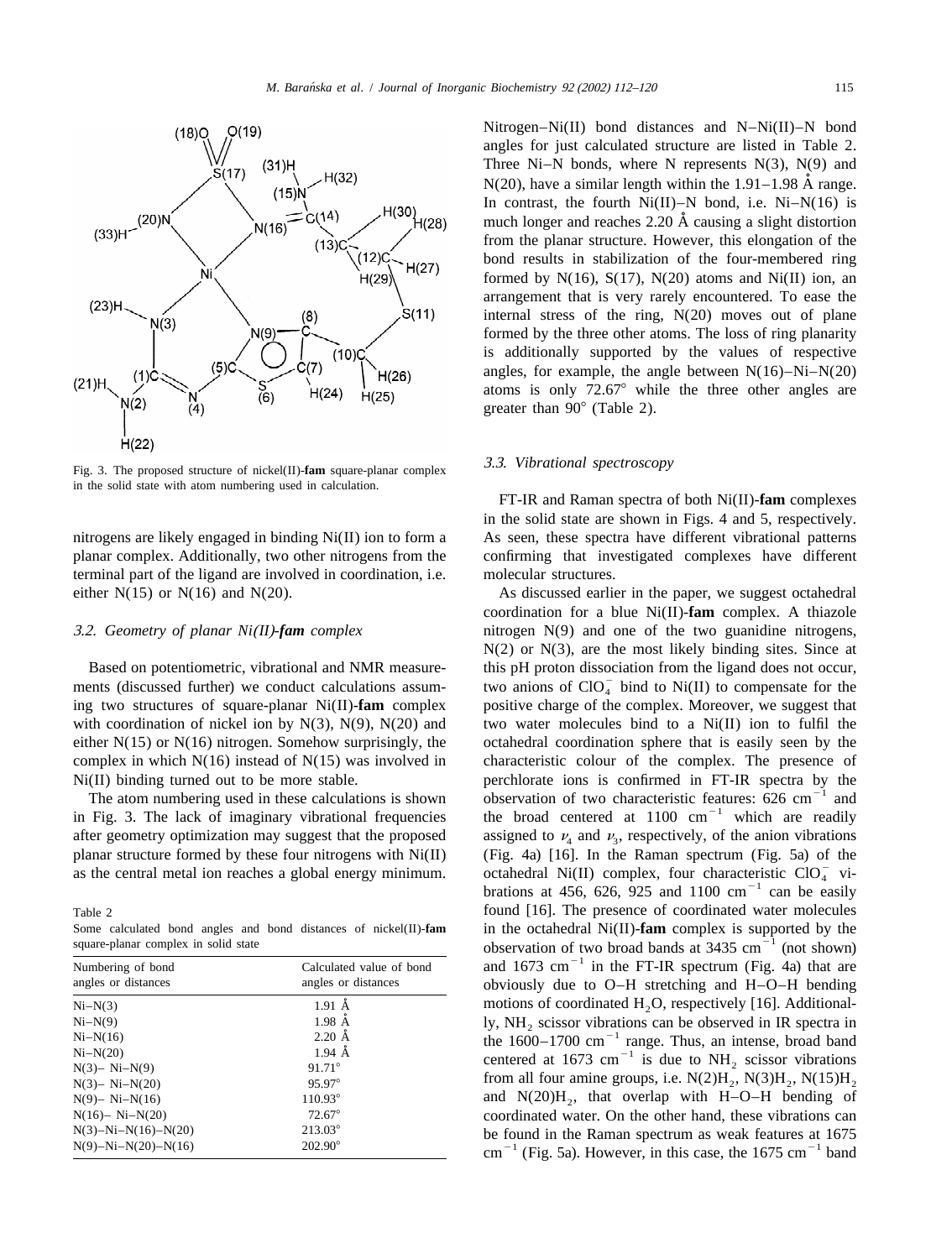![](_page_4_Figure_2.jpeg)

Fig. 4. FT-IR spectra of blue (a) and yellow (b) nickel(II)-fam complexes in the solid state in the  $500-3600$  cm<sup>-1</sup> range.

is mainly due to scissor vibrations of guanidine amine. easily seen in the spectrum. The strong mode at  $1551 \text{ cm}^{-1}$ Other IR strong absorptions in the 1240–1320 and 1500–<br>1580 cm<sup>-1</sup> ranges are mainly due to thiazole vibrations;<br>however, in the higher frequency region, the C=N stretch-<br>ing vibration at 1004 cm<sup>-1</sup> (free ligand) is down H–C–H bending vibrations of the aliphatic chain. The understood as involvement of guanidine and thiazole Raman spectrum (Fig. 5a) supports our assignments, for nitrogens in Ni(II) ion binding [8,20].<br>example, strong thiazole modes at 1318 and 1520 cm<sup>-1</sup> are In the case of Ni(II)-**fam** yellowish-orange complex, we

![](_page_4_Figure_7.jpeg)

Fig. 5. Raman spectra of blue (a) and yellow (b) nickel(II)-fam complexes in the solid state in the  $200-1800$  cm<sup>-1</sup> range.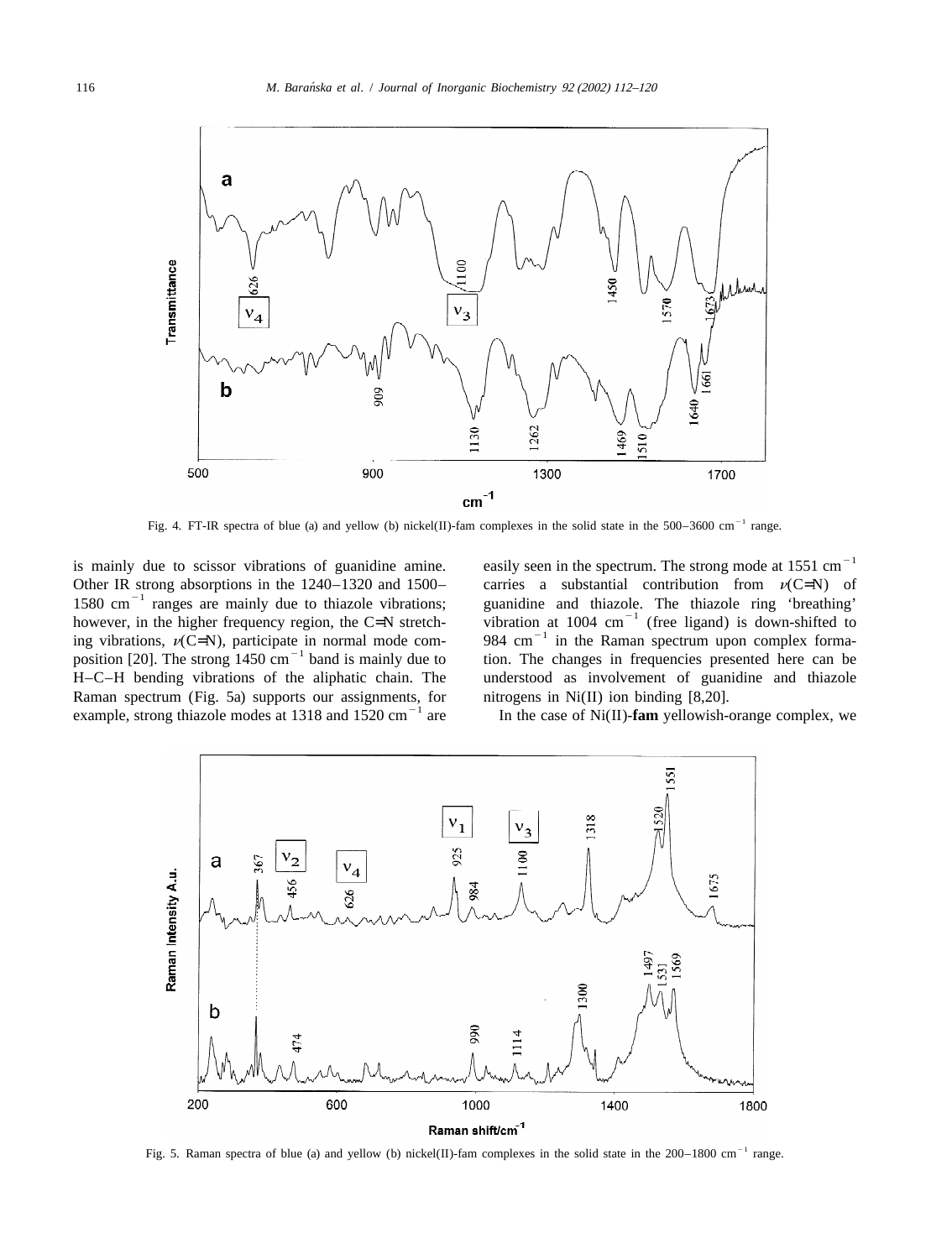agreement with potentiometric data (vide supra) and  $N-C-N$  bending modes that pick up some Raman activity characteristic colour for a square-planar nickel(II) com-<br>plex. As suggested earlier in the paper, **fam** nitrogen the the offer the same  $\mu$  and  $\mu$  and  $\sigma$  is almost the same donors:  $N(3)$ ,  $N(9)$ ,  $N(16)$  and  $N(20)$  are involved in frequency as in the blue complex. Ni(II) binding. Figs. 4b and 5b show FT-IR and Raman The assignment offered above is supported by calculaspectra, respectively, of this Ni(II)-complex. As seen, there tions of vibrational modes of a square-planar Ni(II)-**fam** is lack of characteristic anion vibrations in the presented complex. Since it belongs to  $C_1$  group symmetry thus, all spectra. This confirms that two protons dissociate from the 96 expected vibrations are both IR and Ra ligand upon complex formation. Additionally, the lack of harmonic frequencies are usually larger than experimental characteristic IR bands at  $\sim$  3450 and 1650 cm<sup>-1</sup> discussed values due to neglecting anharmonicity and earlier proves that water molecules do not coordinate to a correlation. This may be corrected by applying a scaling

square-planar  $Ni(II)$  complex are also confirmed by characteristic group frequencies  $[14-16]$ . Experimental changes in the range of N–H stretching vibrations. Upon and calculated IR spectra of yellow nickel(II)-**fam** comdeprotonation, asymmetric stretchings of  $N(3)$ – $H_2$  and plex in the solid state show fairly good agreement and are  $N(20)$ – $H_2$ , of free ligand disappear and symmetric stretch-<br>presented in Fig. 6. Characteristic vibra N(20)–H<sub>2</sub> of free ligand disappear and symmetric stretch-<br>ing vibrations of  $\nu(N(3)-H)$  and  $\nu(N(20)-H)$  can be seen frequency range are listed in Table 3. in the spectrum at 3273 and 3321 cm<sup>-1</sup>, respectively. It has to be noticed that vibrational modes below 1200 Obvious changes are noticed in N–H<sub>2</sub> scissor vibrations. cm<sup>-1</sup> are very complex and full assignment of the modes In the FT-IR spectrum (Fig. 4b), they down-shift and split is very difficult since we are not able, at thi into two observed at 1640 and 1661 cm<sup>-1</sup>. Also, the 1675 determine PED of these modes due to computer time cm<sup>-1</sup> Raman band disappears and this can prove that one restrictions. The low-frequency region, below 500 cm<sup>-1</sup> of the protons dissociates from the guanidine amine group. especially interesting and provides information about the A very complex Raman envelope in the  $1400-1580 \text{ cm}^{-1}$  structure and bonding of metal-ligand linkage [ range involves not only thiazole vibrations (please note the ever, in many cases, like those discussed in the paper, changes in their frequencies) but also  $\nu(C=N)$  and possibly Ni–ligand vibrations are masked by deformation modes of  $NH_2$  deformation vibrations. Additionally, down-shifting<br>of thiazole mode from 1318 cm<sup>-1</sup> in an octahedral mixing of  $\nu(Ni-N)$  and ligand deformation modes appears<br>complex compared to 1300 cm<sup>-1</sup> in square-planar complex shows slight rearrangement of this ring upon N(9) binding the low-frequency region. Despite these difficulties, our

assume tetragonal coordination of the metal ion. This is in to  $Ni(II)$ . This mode also reflects changes in C–C and

96 expected vibrations are both IR and Raman active. HF central metal ion in this yellow complex. factor 0.89. Using visual programs, the calculated modes Proton dissociations of **fam** during formation of a were assigned to match against experimental data and

![](_page_5_Figure_6.jpeg)

Fig. 6. Experimental (a) and calculated (b) IR spectra of nickel(II)-**fam** square-planar complex in the solid state in the 400–3600 cm<sup>-1</sup> range.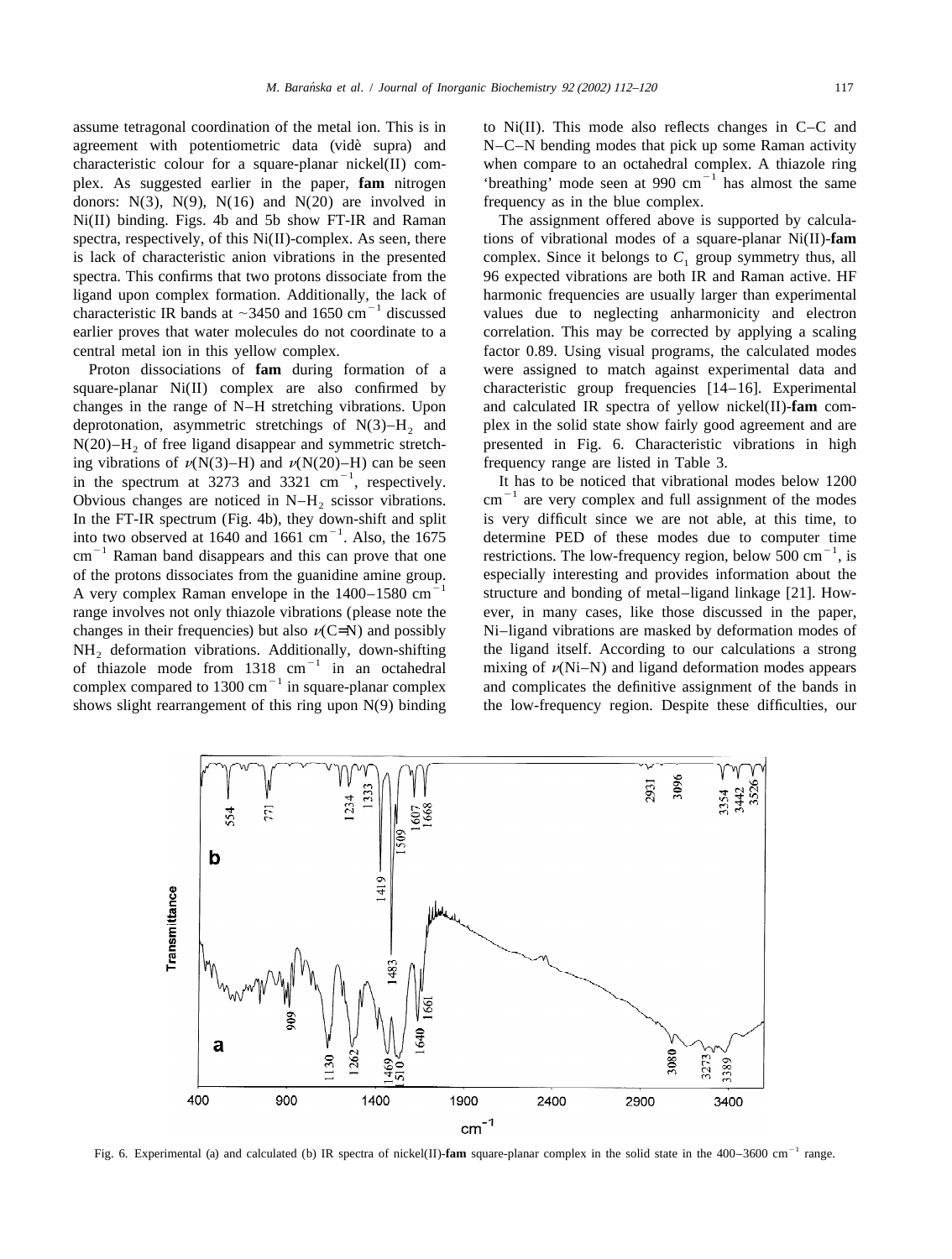Table 3

Experimental and calculated IR characteristic frequencies of Ni(II)-**fam** square-planar complex and their assignment using ab initio HF/CEP-31G method (scaling factor  $0.89$ ) in the range  $3600-1200$  cm

| IR exp. freq. | Calc. freq. | Assignment                                | 2.7<br>က်<br>ကိုက်                                                                              |
|---------------|-------------|-------------------------------------------|-------------------------------------------------------------------------------------------------|
| 3482          | 3583        | $\nu_{\rm as}$ (N <sub>2</sub> -H)        |                                                                                                 |
| 3389          | 3526        | $\nu$ <sub>as</sub> (N <sub>15</sub> -H)  |                                                                                                 |
| 3341          | 3442        | $\nu_{\rm s}({\rm N}_{2}-{\rm H})$        | 8<br>7<br>5<br>6<br>$\overline{2}$<br>ppm<br>3<br>1                                             |
| 3321          | 3416        | $\nu(N_{20}-H)$                           |                                                                                                 |
| 3273          | 3399        | $\nu(N_{3}-H)$                            | 146.0<br>$\mathbf b$                                                                            |
| 3188          | 3354        | $\nu_{\rm s}({\rm N}_{15}-{\rm H})$       |                                                                                                 |
| 3080          | 3096        | $\nu(C, -H)$                              | 99.7                                                                                            |
| 3018          | 3008        | $\nu_{\rm as}$ (C <sub>12</sub> -H)       | 57.9<br>34.29                                                                                   |
| 3004          | 3007        | $\nu_{\rm as}$ (C <sub>10</sub> -H)       | 169.5<br>168.5                                                                                  |
| 2985          | 2951        | $\nu_{\rm as}$ (C <sub>13</sub> -H)       |                                                                                                 |
| 2961          | 2940        | $\nu_{\rm s}$ (C <sub>10</sub> –H)        |                                                                                                 |
| 2937          | 2931        | $\nu_{\rm s}$ (C <sub>12</sub> -H)        |                                                                                                 |
| 2910          | 2891        | $\nu_{\rm s}$ (C <sub>13</sub> –H)        |                                                                                                 |
| 1661          | 1668        | $\delta(N_{15}-H)$                        | 160<br>140<br>120<br>100<br>80<br>ppm<br>60<br>40                                               |
| 1640          | 1607        | $\delta(N,-H)$                            |                                                                                                 |
| 1570          | 1585        | $\nu$ (thiazole)                          | 52<br>$\mathbf c$<br>208                                                                        |
| 1551          | 1509        | $\nu(C_1=N_4)$ , $\nu(\text{thiazole})$   |                                                                                                 |
| 1536          | 1494        | $\nu(C_{14}=N_{16})$                      |                                                                                                 |
| 1510          | 1483        | $\nu(N_{2,3}-C_1=N_4)$ , $\nu$ (thiazole) | 161<br>$\overline{9}$                                                                           |
| 1469          | 1448        | $\delta$ (C <sub>10</sub> –H)             |                                                                                                 |
| 1445          | 1447        | $\delta(C_{13}-H)$                        | $\frac{8}{6}$                                                                                   |
| 1428          | 1438        | $\delta(C_{12}-H)$                        |                                                                                                 |
| 1410          | 1419        | $\delta$ (thiazole)                       |                                                                                                 |
| 1400          | 1413        |                                           |                                                                                                 |
| 1338          | 1333        | $\delta$ (C-H <sub>2</sub> )              | 200<br>250<br>150<br>ppm<br>100                                                                 |
| 1318          | 1302        |                                           |                                                                                                 |
| 1293          | 1292        | $\delta$ (thiazole)                       | Fig. 7. <sup>1</sup> H NMR (a), <sup>13</sup> C NMR (b), and <sup>15</sup> N NMR (c) spectra of |
| 1262          | 1249        | $\delta(C_{10}$ -thiazole)                | Ni(II)-fam square-planar complex in DMSO- $d_6$ .                                               |
| 1243          | 1246        | $\nu(C_1-N_2), \nu(C_1-N_3)$              |                                                                                                 |
| 1223          | 1234        | $\nu(N_3-H), \nu(N_{20}-H)$               |                                                                                                 |
| 1209          | 1214        | $\nu(C-C)$                                | The observed splitting in these methylene groups in                                             |

vibrations. The simulations obtained stopped us from using between the thiazole ring and thioether sulphur  $S(11)$  in Ni isotopes to extract the  $\nu(Ni-N)$  vibrations from vi- the aliphatic chain. These protons couple to H(24) thiazole brational spectra. proton despite the fact that they are separated by four

square-planar Ni(II)-**fam** dissolved in DMSO- $d_6$  measured sents a chemical shift of one proton. The signals at 5.88 at room temperature. These measurements were possible and 5.93 ppm with integration of 2 each are assig since the complex is diamagnetic in contrast to the two amidine and guanidine hydrogens: H(32,31) and octahedral Ni(II)-**fam**. Chemical shifts are listed in Tables H(22,21), respectively. The methine hydrogen H(24) from 4–6. Interpretation of spectra was done based on literature the thiazole ring is located at 6.41 ppm. The signals at 4.28 data and NMR calculations of famotidine [22,23]. Full and 4.82 ppm with integration of 1 each belong to two integration of <sup>1</sup>H NMR spectrum of the discussed complex hydrogens: H(33) and H(23), respectively, from a termin (Fig. 7a, Table 4) results in 13 protons supporting the loss amine group. Their chemical shifts are significantly differof two protons upon complex formation. This deprotona- ent from the analogues signals observed in the **fam** tion was also suggested from other methods used in this spectrum [22]. This suggests the engagement of this part of

![](_page_6_Figure_9.jpeg)

 $Ni(II)$ -**fam** square-planar complex in DMSO- $d_{\epsilon}$ .

The observed splitting in these methylene groups in contrast to a free ligand is due to inhibition of a rotation along the C–C bond after complex formation. Two doubcalculations show that almost all bands in the 200–500 lets observed at 3.79 and 4.07 ppm are assigned to H(26) cm<sup>-1</sup> range have a substantial contribution from  $\nu$ (Ni–N) and H(25) of methylene hydrogens which are prese bonds. Additional coupling is observed between H(26) and 3.4. <sup>*H*</sup> *H* and <sup>13</sup>C and <sup>15</sup>N NMR spectra **H**(25) that confirms inhibition of the rotation of aliphatic chain in the discussed Ni(II) complex. All of the six  $\text{Fig. 7 shows } ^1\text{H}$ ,  $^{13}\text{C}$  and  $^{15}\text{N}$  NMR spectra of a signals described have integration of 1 thus, each repreand 5.93 ppm with integration of 2 each are assigned to study.<br>The complex structure of the quartet observed at 2.45, <sup>13</sup>C NMR (Fig. 7b, Table 5) spectrum of **fam**-Ni(II)

2.73, 3.21 and 3.55 ppm is attributed to the H(30), H(29), shows eight resonance signals from eight carbon atoms and H(28) and H(27) of two methylene groups, respectively. provides additional information about the metal coordina-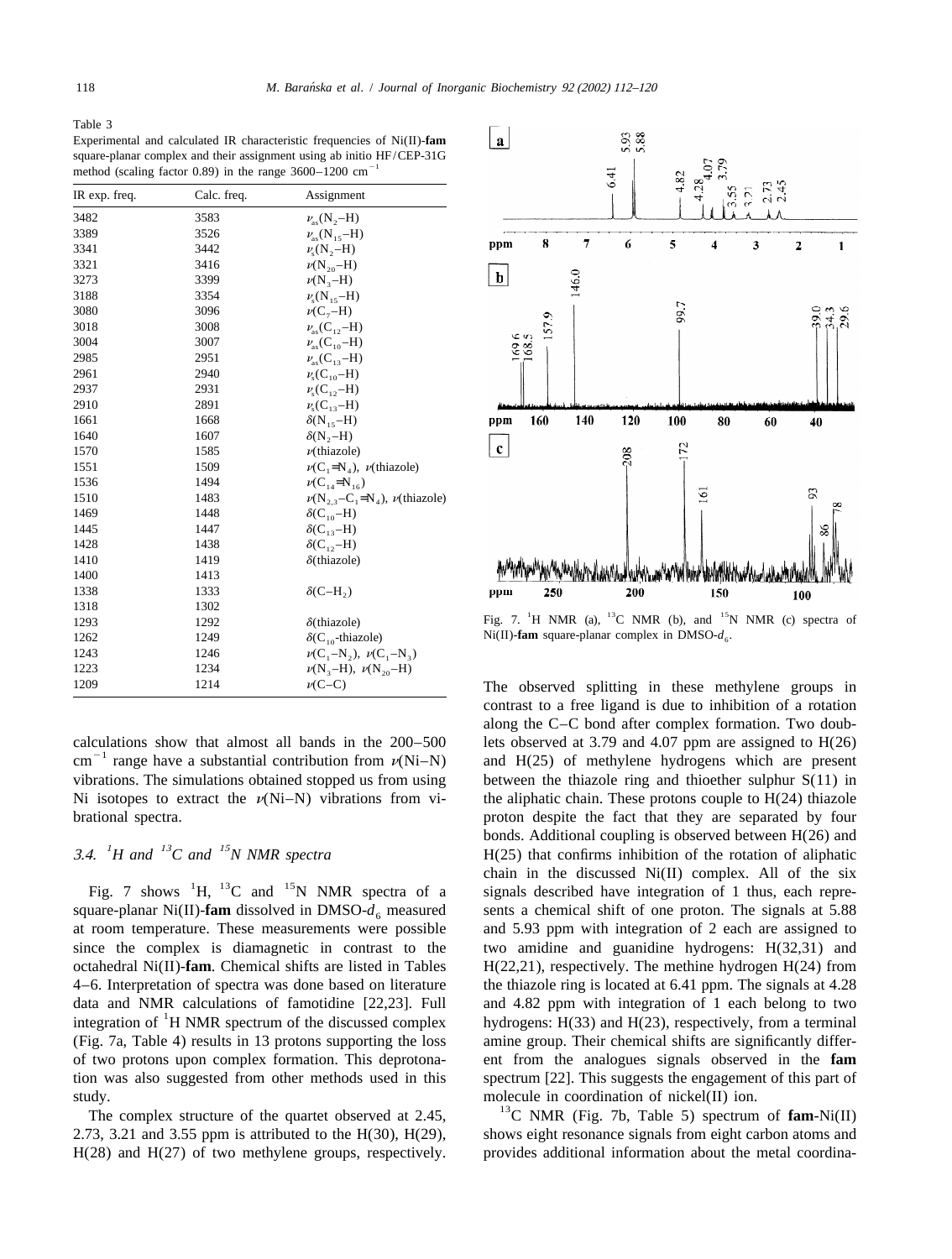| Table 4                                                                                              |  |  |
|------------------------------------------------------------------------------------------------------|--|--|
| <sup>1</sup> H NMR chemical shifts $\delta$ (ppm) of Ni(II)-fam square-planar complex in DMSO- $d_6$ |  |  |

|              | 2.45 | 2.73 | 3.21 | 3.55 | 3.79 | 4.07 | 4.28 | 4.82 | 5.88     | 5.93     | 6.41 |
|--------------|------|------|------|------|------|------|------|------|----------|----------|------|
| Multiplicity | m    | m    | m    | m    |      | u    | S    | S    | S        | C.       |      |
| Integration  |      |      |      |      |      |      |      |      |          |          |      |
| Atom number  | H    | Н    |      | Н    | Н    | Н    | Н    | Н    | Н        | H        | Н    |
|              | (30) | (29) | (28) | (27) | (26) | (25) | (33) | (23) | (32, 31) | (22, 21) | (24) |

s, singlet; d, doublet m, multiplet.

Table 5

<sup>13</sup>C NMR chemical shifts  $\delta$  (ppm) of Ni(II)-**fam** square-planar complex in DMSO- $d_6$ 

|             | 29.6  | 34.3  | 39.0  | 99.7 | 146.0 | 157.9 | 168.5 | 169.6 |  |  |
|-------------|-------|-------|-------|------|-------|-------|-------|-------|--|--|
| Atom number | C(13) | C(12) | C(10) | C(7) | C(8)  | C(1)  | C(14) | C(5)  |  |  |

tion sites in the nickel complex. The sequence of the this  $NH_2$  group is not engaged in the coordination of the signals is the same in free and metal bound  $fam$  [22]. Ni(II) metal ion, while N(20) signal at 86 ppm is obs Thus, the chemical shifts at 29.6, 34.3 and 39.0 ppm are as a doublet indicating loss of one proton. The signal from attributed to the aliphatic carbons C(13), C(12) and C(10). guanidine nitrogens in Ni(II)-**fam** complex clearly sug-The next peak observed at 99.7 ppm is assigned to the gests deprotonation and engagement of this part of the methine carbon C(7) and is shifted by  $-6.0$  ppm componential part of Ni(II). Thus, <sup>15</sup>N NMR spectra pared to t thiazole carbons, i.e. C(5) and C(8) in the nickel complex ion coordinates to **fam** to form a square-planar complex are shifted by  $-7.9$  and  $-2.9$  ppm (peaks at 169.6 and [NiH<sub>-2</sub>L], in which the N(9), N(16) and singly deproto-<br>146.0 ppm, respectively). These data strongly suggest the nated N(20) and N(3) nitrogens provide binding si engagement of the thiazole ring in binding of nickel ion in Thus, such coordination differs markedly from the previthe  $[NiH_A L]$  complex. The signals at 157.9 and 168.5 ously investigated square-planar complex of Cu(II)- $f$ am ppm are assigned to  $C(1)$  and  $C(14)$  carbons. Signal  $C(14)$  [4]. is shifted by  $+2.4$  ppm upon coordination indicating the involvement of the vicinal nitrogens (N(20), N(16) or N(15)) in metal ion binding combined with an increase in **Acknowledgements** electron density. This can be accounted for by deprotona-

triplets overlap indicating that both nitrogens are magneti- T09A 125 10 to LMP). cally equivalent. Upon metal ion binding,  $N(9)$  (-57 ppm), N(16) ( $-38$  ppm) and N(20) ( $-24$  ppm) signals shift considerably (Table 6), as shown in brackets. The **References**

Table 6

| $\cdots$ $\cdots$ $\cdots$ $\cdots$ $\cdots$ $\cdots$ |      |                |     |                 |    |                      |  |  |  |  |
|-------------------------------------------------------|------|----------------|-----|-----------------|----|----------------------|--|--|--|--|
|                                                       |      |                |     |                 |    |                      |  |  |  |  |
|                                                       | 208  | 172            | 161 | 93              | 86 | 78                   |  |  |  |  |
| Multiplicity<br>Atom number                           | N(9) | $N(16)$ $N(4)$ | s   | $N(15)$ $N(20)$ |    | m<br>$N(3)$ , $N(2)$ |  |  |  |  |

N(15) signal at 93 ppm remains as a triplet indicating that Ni(II) metal ion, while N(20) signal at 86 ppm is observed nated  $N(20)$  and  $N(3)$  nitrogens provide binding sites.

tion in this part of the molecule.<br>The authors thank Polfa Pharmaceutical Co. (Starogard<br>The direct involvement of **fam** nitrogens in the Ni(II) Gdański Poland) for supplying the famotidine sample We The direct involvement of **fam** nitrogens in the Ni(II) Gdański, Poland) for supplying the famotidine sample. We<br>ion binding is clearly indicated by the <sup>15</sup>N NMR spectrum<br>(Fig. 7c, Table 6). The <sup>15</sup>N NMR spectrum of fre consists of three triplets derived from  $NH_2$  groups (both 2 ment and Dr Edyta Podstawka for measuring Raman N(2), N(3) and N(15) and N(20)) and three singlets of spectra. This work was supported by a grant from the N(2), N(3) and N(15) and N(20)) and three singlets of spectra. This work was supported by a grant from the N(9), N(16) and N(4) nitrogens [22]. The N(2) and N(3) Polish State Committee for Scientific Research (KBN 3) Polish State Committee for Scientific Research (KBN, 3)

- <sup>15</sup>N NMR chemical shifts  $\delta$  (ppm) of Ni(II)-**fam** square-planar complex [1] H. Kozlowski, T. Kowalik-Jankowska, A. Anouar, P. Decock, J.  $\frac{1}{100}$  in DMSO- $d_6$ <br>Spychala, J. Świątek-Kozłowska, M.L. Ganadu, J. Inorg. Biochem. 48 (1992) 233.
	- [2] C.R. Ganellin, M.E. Parsons, Pharmacology of Histamine Receptors, Wright, Bristol, 1982.
	- [3] A.M. Duda, T. Kowalik-Jankowska, H. Kozlowski, T. Kupka, J. Chem. Soc., Dalton Trans. (1995) 2909.<br>[4] M. Kubiak, A.M. Duda, M.L. Ganadu, H. Kozlowski, J. Chem. Soc.,
	- s, singlet; t, triplet; m, multiplet. Dalton Trans. (1996) 1905.